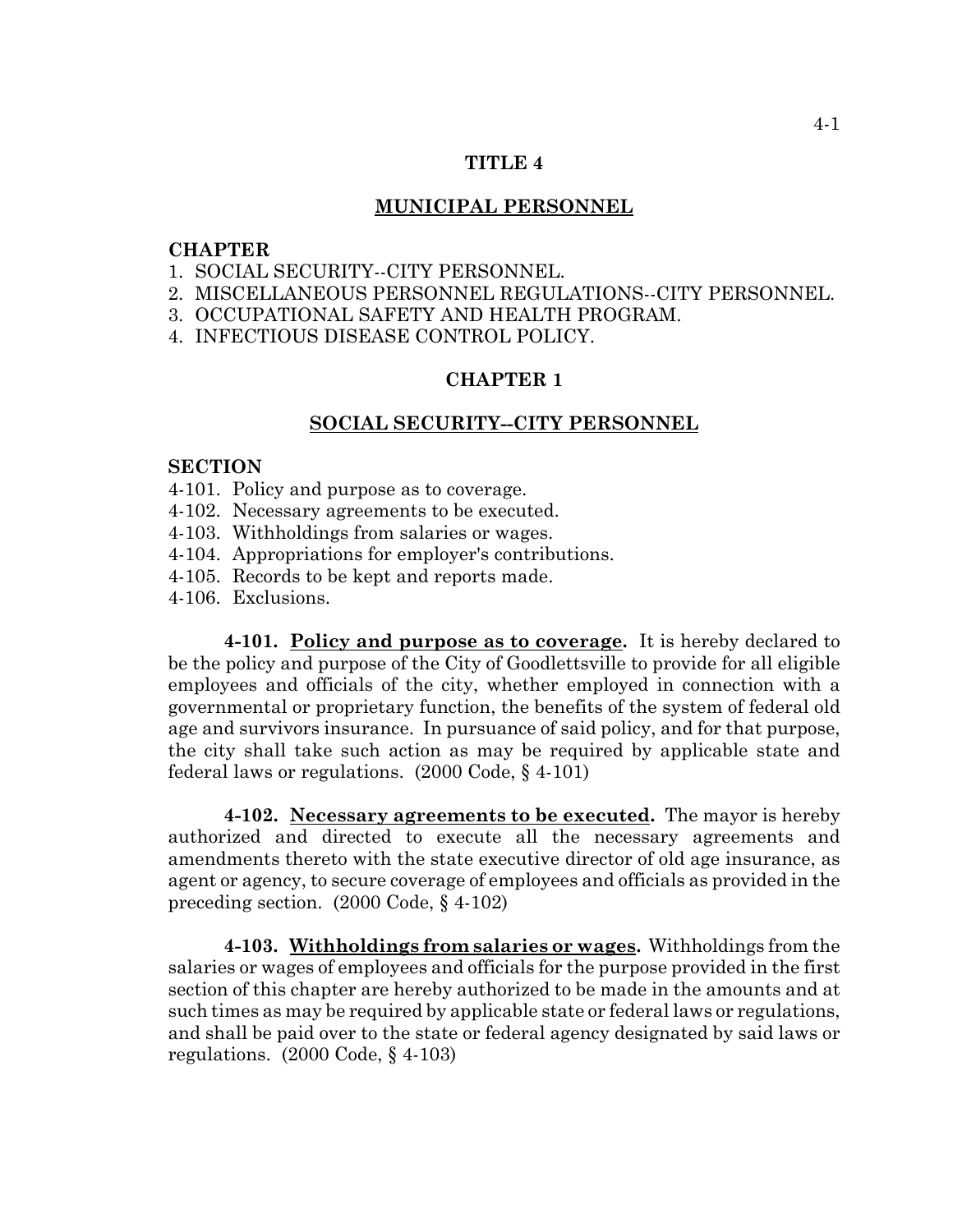**4-104. Appropriations for employer's contributions.** There shall be appropriated from available funds such amounts at such times as may be required by applicable state or federal laws or regulations for employer's contributions, and the same shall be paid over to the state or federal agency designated by said laws or regulations. (2000 Code, § 4-104)

**4-105. Records to be kept and reports made.** The recorder shall keep such records and make such reports as may be required by applicable state and federal laws or regulations. (2000 Code, § 4-105)

**4-106. Exclusions.** There is hereby excluded from this chapter any authority to make any agreement with respect to any position or any employee or official now covered or authorized to be covered by any ordinance creating any retirement system for any employee or official of the City of Goodlettsville. (2000 Code, § 4-106)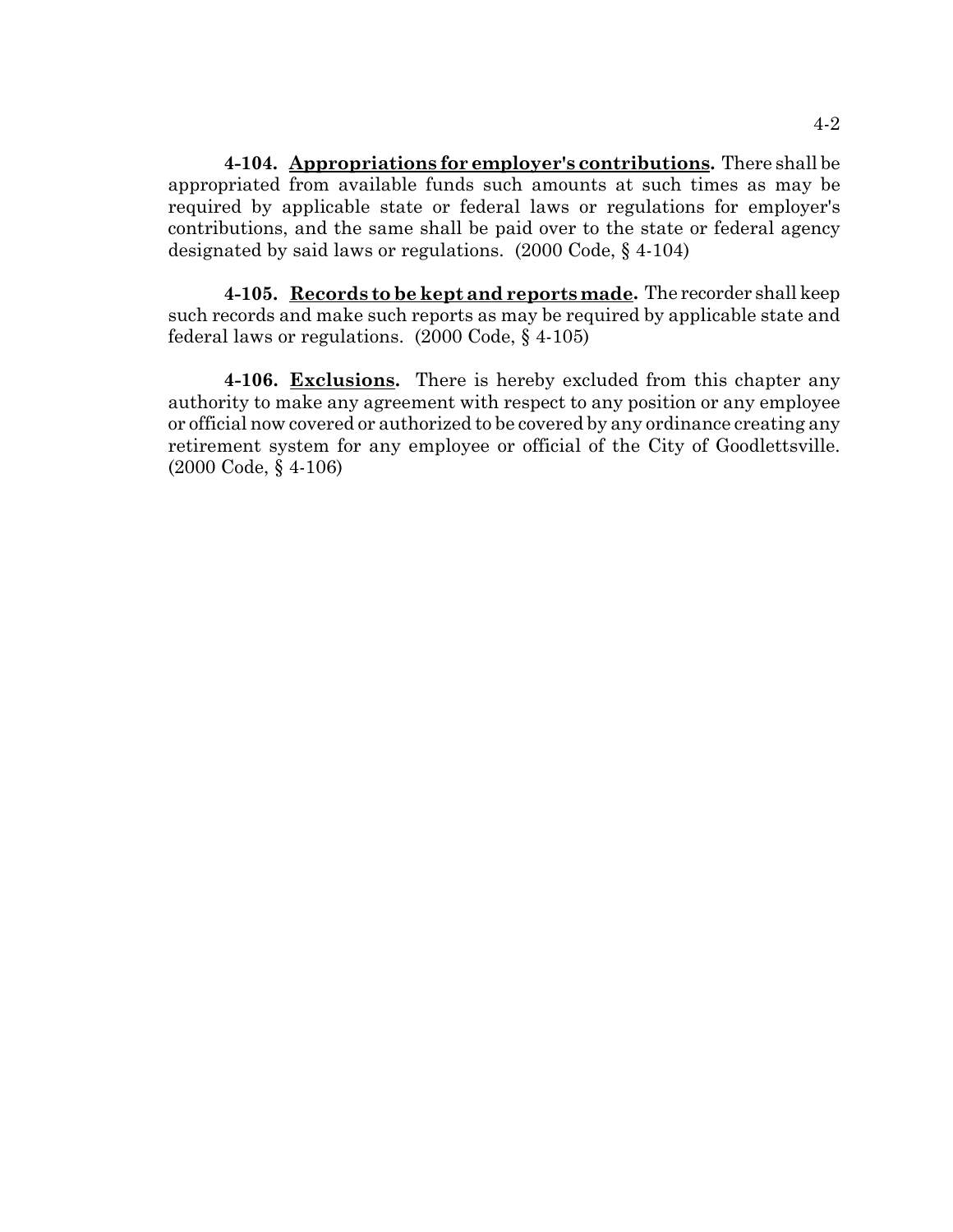### **CHAPTER 2**

# **MISCELLANEOUS PERSONNEL REGULATIONS--CITY PERSONNEL**

### **SECTION**

4-201. Political activity.

4-202. Strikes and unions.

4-203. Attendance of meetings by board members.

**4-201. Political activity.** Employees shall enjoy the same rights as other citizens of Tennessee to be a candidate for any state or local political office (except for membership on the municipal governing body), the right to participate in political activities by supporting or opposing political parties, political candidates, and petitions to governmental entities. Provided, however, no employee may campaign on municipal time or in municipal uniform nor use municipal equipment or supplies in any campaign or election. (2000 Code, § 4-203, modified)

**4-202. Strikes and unions.** No municipal officer or employee shall participate in any strike against the city, nor shall he join, be a member of, or solicit any other municipal officer or employee to join any labor union which authorizes the use of strikes by government employees. (2000 Code, § 4-206)

**4-203. Attendance of meetings by board members.** Any appointed member of a municipal board of the City of Goodlettsville shall be required to attend at least seventy-five percent (75%) of the meetings of said board in each calendar year, to be reviewed annually, in order to remain eligible to serve on said board. (2000 Code, § 4-207)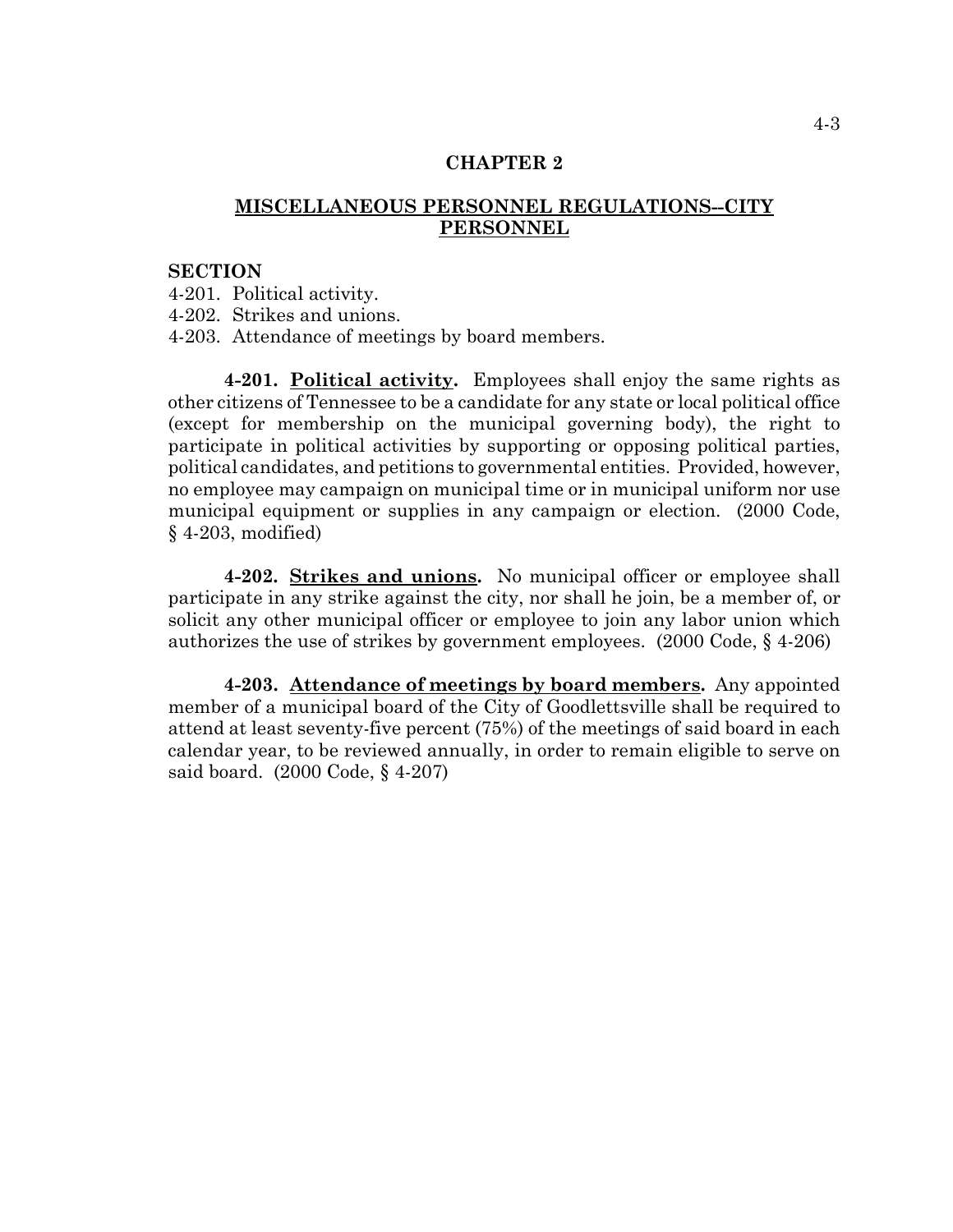### **CHAPTER 3**

# **OCCUPATIONAL SAFETY AND HEALTH PROGRAM**

#### **SECTION**

- 4-301. Title.
- 4-302. Purpose.
- 4-303. Coverage.
- 4-304. Standards authorized.
- 4-305. Variances from standards authorized.
- 4-306. Administration.
- 4-307. Funding the program plan.

**4-301. Title.** This section shall be known as "The Occupational Safety and Health Program Plan" for the employees of City of Goodlettsville. (2000 Code, § 4-301, as replaced by Ord. #13-794, Feb. 2013, and Ord. #20-973, Aug. 2020 *Ch5\_02-10-22*)

**4-302. Purpose.** The City of Goodlettsville in electing to update the established program plan will maintain an effective and comprehensive occupational safety and health program plan for its employees and shall:

(1) Provide a safe and healthful place and condition of employment that includes:

(a) Top management commitment and employee involvement;

(b) Continually analyze the worksite to identify all hazards and potential hazards;

(c) Develop and maintain methods for preventing or controlling the existing or potential hazards; and

(d) Train managers, supervisors, and employees to understand and deal with worksite hazards.

(2) Acquire, maintain and require the use of safety equipment, personal protective equipment and devices reasonably necessary to protect employees.

(3) Record, keep, preserve, and make available to the Commissioner of Labor and Workforce Development, or persons within the Department of Labor and Workforce Development to whom such responsibilities have been delegated, adequate records of all occupational accidents and illnesses and personal injuries for proper evaluation and necessary corrective action as required.

(4) Consult with the Commissioner of Labor and Workforce Development with regard to the adequacy of the form and content of records.

(5) Consult with the Commissioner of Labor and Workforce Development, as appropriate, regarding safety and health problems which are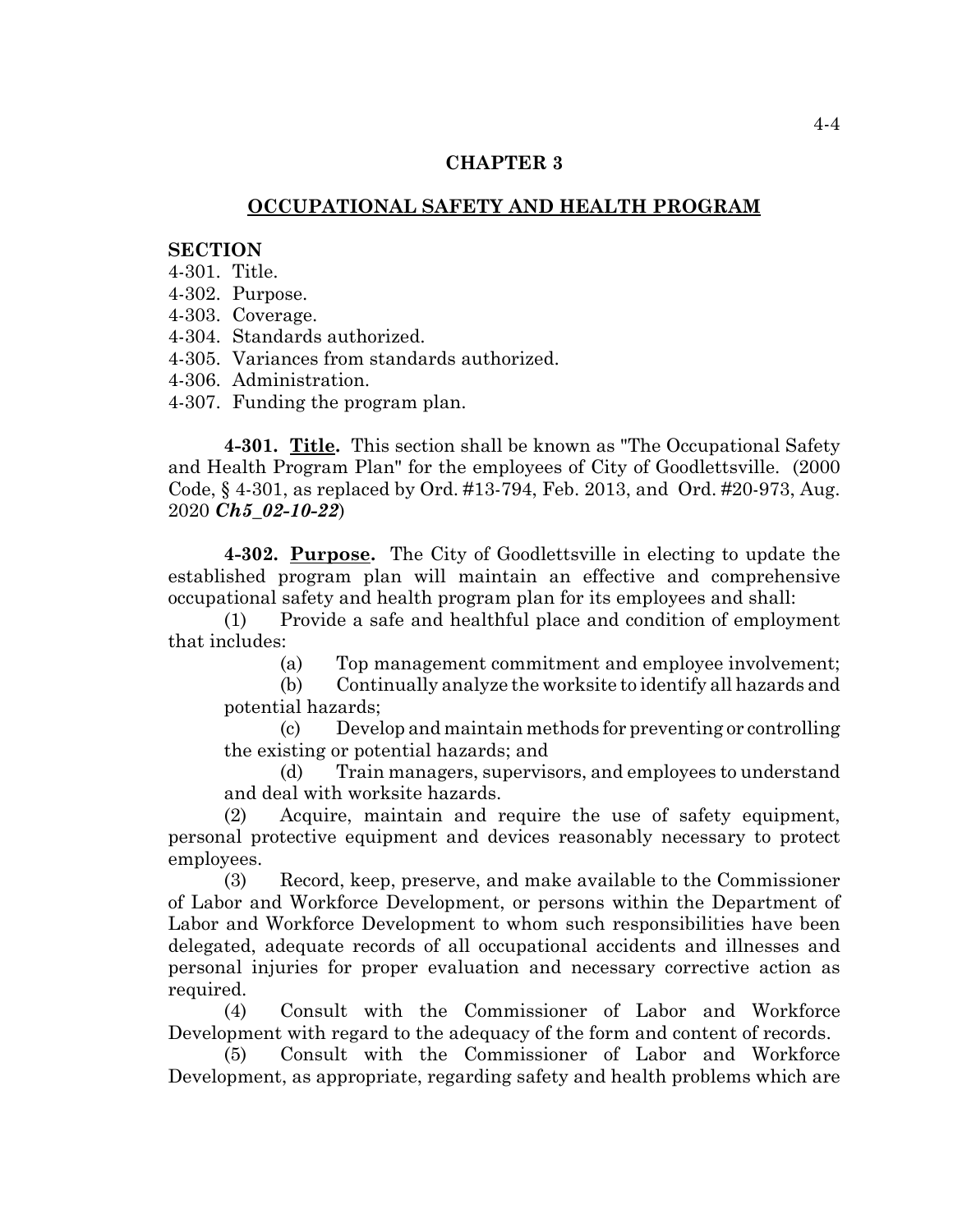considered to be unusual or peculiar and are such that they cannot be achieved under a standard promulgated by the state.

(6) Provide reasonable opportunity for the participation of employees in the effectuation of the objectives of this program plan, including the opportunity to make anonymous complaints concerning conditions or practices injurious to employee safety and health.

(7) Provide for education and training of personnel for the fair and efficient administration of occupational safety and health standards, and provide for education and notification of all employees of the existence of this program plan. (2000 Code, § 4-302, as replaced by Ord. #13-794, Feb. 2013, and Ord. #20-973, Aug. 2020 *Ch5\_02-10-22*)

**4-303. Coverage.** The provisions of the occupational safety and health program plan for the employees of the City of Goodlettsville shall apply to all employees of each administrative department, commission, board, division, or other agency whether part-time or full-time, seasonal or permanent. (2000 Code, § 4-303, as replaced by Ord. #13-794, Feb. 2013, and Ord. #20-973, Aug. 2020 *Ch5\_02-10-22*)

**4-304. Standards authorized.** The occupational safety and health standards adopted by the City of Goodlettsville are the same as, but not limited to, the State of Tennessee Occupational Safety and Health Standards promulgated, or which may be promulgated, in accordance with section 6 of the Tennessee Occupational Safety and Health Act of 1972 (Tennessee Code Annotated, Title 50, Chapter 3). (2000 Code, § 4-304, as replaced by Ord. #13-794, Feb. 2013, and Ord. #20-973, Aug. 2020 *Ch5\_02-10-22*)

**4-305. Variances from standards authorized.** Upon written application to the Commissioner of Labor and Workforce Development of the State of Tennessee, we may request an order granting a temporary variance from any approved standards. Applications for variances shall be in accordance with Rules of Tennessee Department of Labor and Workforce Development Occupational Safety and Health, VARIANCES FROM OCCUPATIONAL SAFETY AND HEALTH STANDARDS, CHAPTER 0800-01-02, as authorized by Tennessee Code Annotated, title 50. Prior to requesting such temporary variance, we will notify or serve notice to our employees, their designated representatives, or interested parties and present them with an opportunity for a hearing. The posting of notice on the main bulletin board shall be deemed sufficient notice to employees. (as added by Ord. #13-794, Feb. 2013, and replaced by Ord. #20-973, Aug. 2020 *Ch5\_02-10-22*)

**4-306. Administration**. For the purposes of this chapter, Dawn West, Human Resources Director is designated as the safety director of occupational safety and health to perform duties and to exercise powers assigned to plan,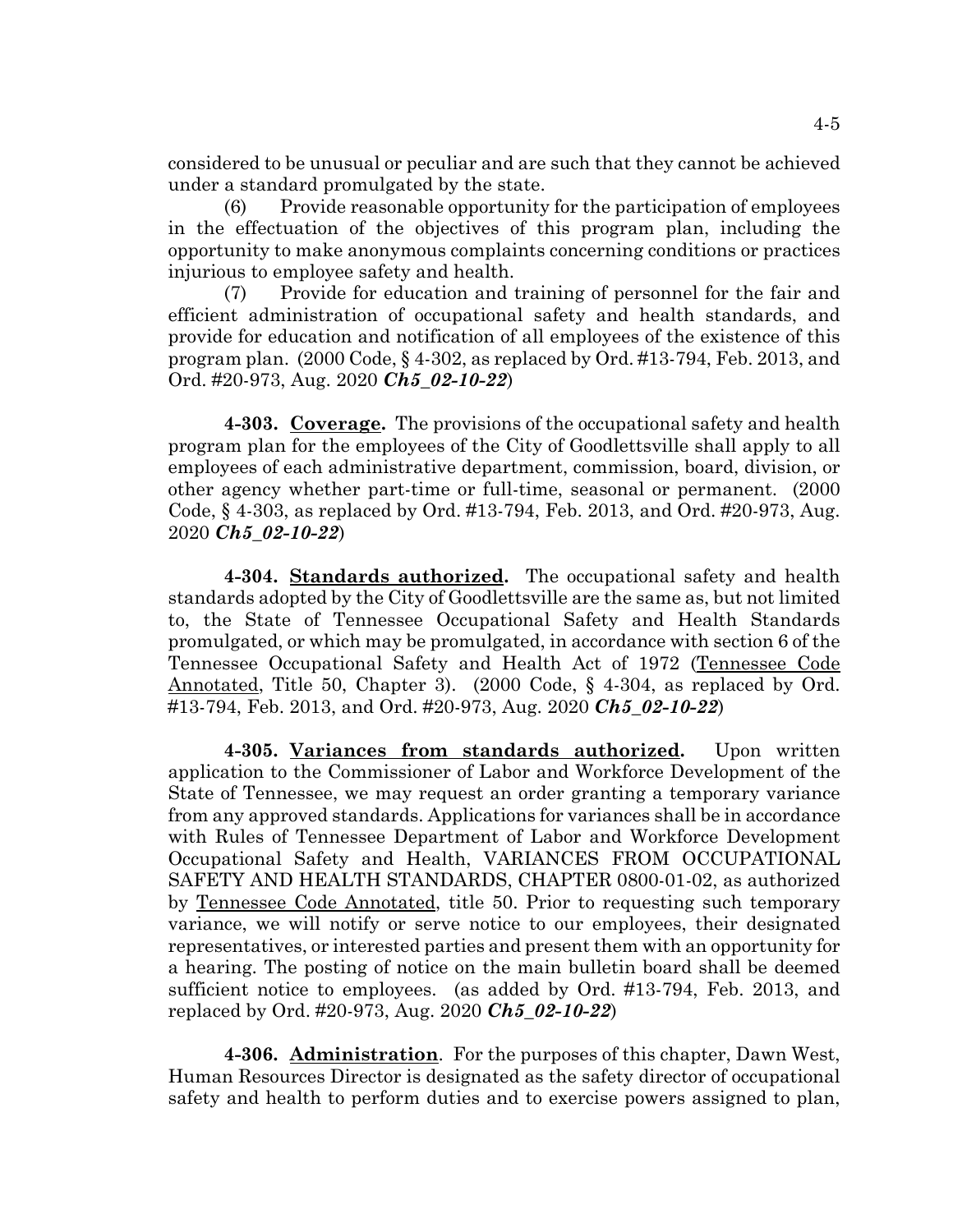develop, and administer this program plan. The safety director shall develop a plan of operation for the program plan in accordance with Rules of Tennessee Department of Labor and Workforce Development Occupational Safety and Health, SAFETY AND HEALTH PROVISIONS FOR THE PUBLIC SECTOR, CHAPTER 0800-01-05, as authorized by Tennessee Code Annotated, title 50. (as added by Ord. #13-794, Feb. 2013, and replaced by Ord. #20-973, Aug. 2020 *Ch5\_02-10-22*)

**4-307. Funding the program plan.** Sufficient funds for administering and staffing the program plan pursuant to this chapter shall be made available as authorized by the City of Goodlettsville. (as added by Ord. #13-794, Feb. 2013, and replaced by Ord. #20-973, Aug. 2020 *Ch5\_02-10-22*)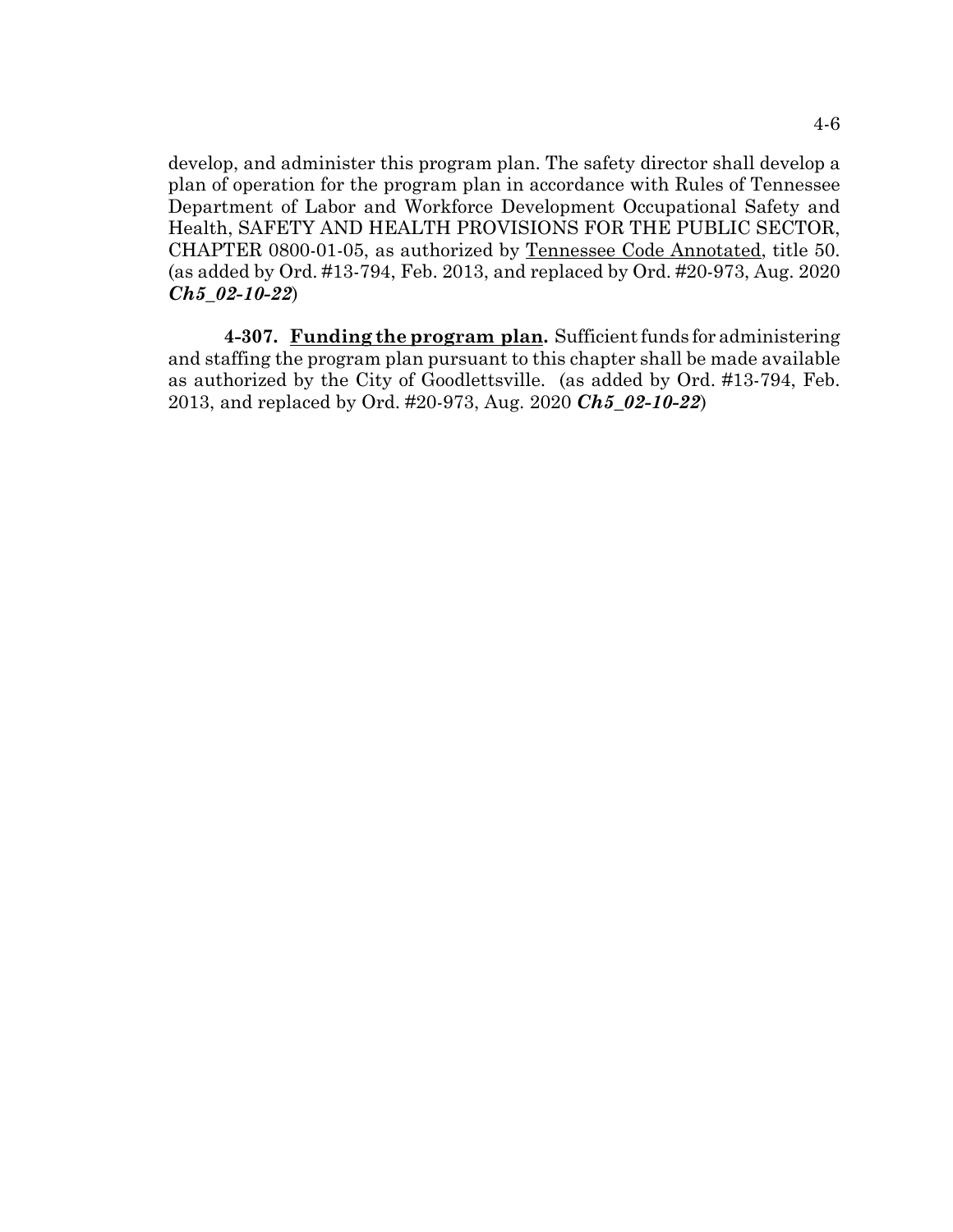# **CHAPTER 4**

### **INFECTIOUS DISEASE CONTROL POLICY**

### **SECTION**

- 4-401. Purpose.
- 4-402. Coverage.
- 4-403. Administration.
- 4-404. Definitions.
- 4-405. Policy statement.
- 4-406. General guidelines.
- 4-407. Hepatitis B vaccinations.
- 4-408. Reporting potential exposure.
- 4-409. Hepatitis B virus post exposure management.
- 4-410. Human immunodeficiency virus post exposure management.
- 4-411. Disability benefits.
- 4-412. Training regular employees.
- 4-413. Training high risk employees.
- 4-414. Training new employees.
- 4-415. Records and reports.
- 4-416. Legal rights of victims of communicable diseases.

**4-401. Purpose.** It is the responsibility of the City of Goodlettsville, Tennessee to provide employees a place of employment which is free from recognized hazards that may cause death or serious physical harm. In providing services to the citizens of the City of Goodlettsville employees may come in contact with life threatening infectious diseases which can be transmitted through job related activities. It is important that both citizens and employees are protected from the transmission of diseases just as it is equally important that neither is discriminated against because of basic misconceptions about various diseases and illnesses.

The purpose of this policy is to establish a comprehensive set of rules and regulations governing the prevention of discrimination and potential occupational exposure to Hepatitis B Virus (HBV), the Human Immunodeficiency Virus (HIV), and Tuberculosis (TB). (2000 Code, § 4-401)

**4-402. Coverage.** Occupational exposures may occur in many ways, including needle sticks, cut injuries or blood spills. Several classes of employees are assumed to be at high risk for blood borne infections due to their routinely increased exposure to infectious material from potentially infected individuals. Those high risk occupations include but are not limited to:

- (1) Paramedics and emergency medical technicians;
- (2) Occupational nurses;
- (3) Housekeeping and laundry workers;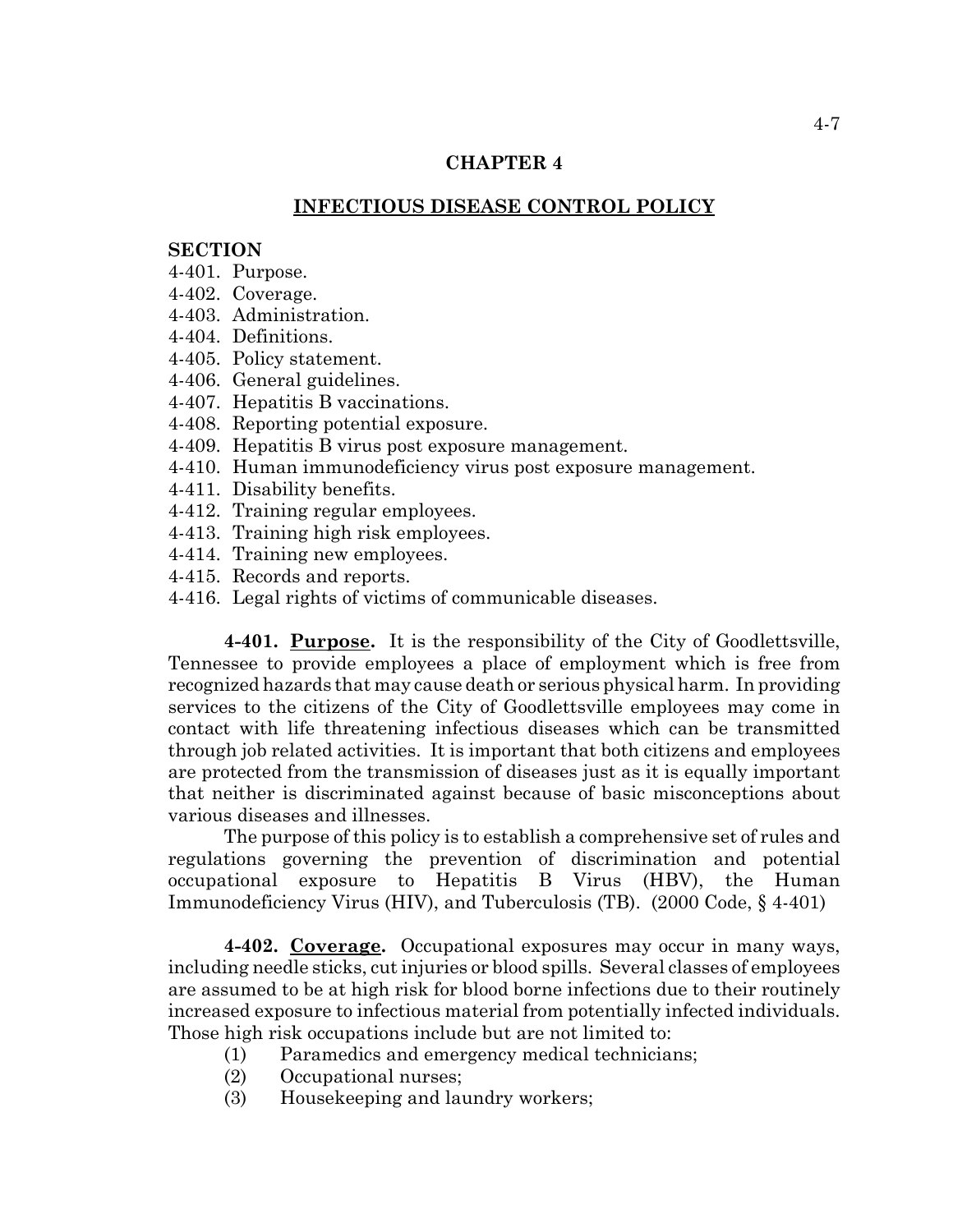- (4) Police and security personnel;
- (5) Firefighters;
- (6) Sanitation and landfill workers; and

(7) Any other employees deemed to be at high risk per this policy and an exposure determination. (2000 Code, § 4-402)

**4-403. Administration.** This infection control policy shall be administered by the mayor or his/her designated representative who shall have the following duties and responsibility:

(1) Exercise leadership in implementation and maintenance of an effective infection control policy subject to the provisions of this chapter, other ordinances, the city charter, and federal and state law relating to OSHA regulations;

(2) Make an exposure determination for all employee positions to determine a possible exposure to blood or other potentially infectious materials;

(3) Maintain records of all employees and incidents subject to the provisions of the chapter;

(4) Conduct periodic inspections to determine compliance with the infection control policy by municipal employees;

(5) Coordinate and document all relevant training activities in support of the infection control policy;

(6) Prepare and recommend to the board of commissioners any amendments or changes to the infection control policy;

(7) Identify, any and all housekeeping operations involving substantial risk of direct exposure to potentially infectious materials and shall address the proper precautions to be taken while cleaning rooms and blood spills; and

(8) Perform such other duties and exercise such other authority as may be prescribed by the board of commissioners. (2000 Code, § 4-403)

**4-404. Definitions.** (1) "Body fluid" fluids that have been recognized by the Centers for Disease Control as directly linked to the transmission of HIV and/or HBV and/or to which universal precautions apply: blood, semen, blood products, vaginal secretions, cerebrospinal fluid, synovial fluid, pericardial fluid, amniotic fluid, and concentrated HIV or HBV viruses.

(2) "Exposure" the contact with blood or other potentially infectious materials to which universal precautions apply through contact with open wounds, non intact skin, or mucous membranes during the performance of an individual's normal job duties.

(3) "Hepatitis B Virus (HBV)" a serious blood borne virus with potential for life threatening complications. Possible complications include: massive hepatic necrosis, cirrhosis of the liver, chronic active hepatitis, and hepatocellular carcinoma.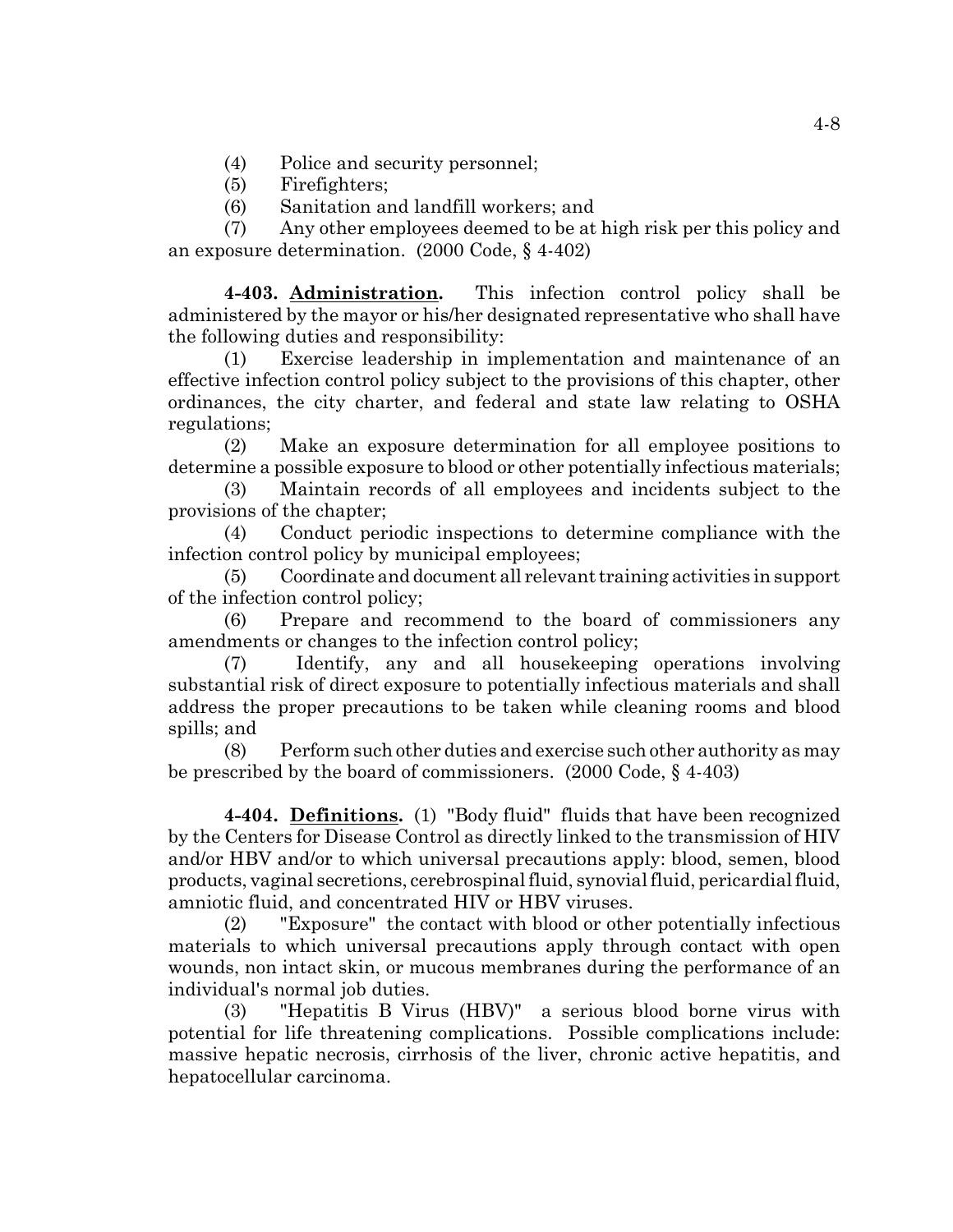(4) "Human Immunodeficiency Virus (HIV)" the virus that causes acquired immunodeficiency syndrome (AIDS). HIV is transmitted through sexual contact and exposure to infected blood or blood components and perinatally from mother to neonate.

(5) "Tuberculosis (TB)" an acute or chronic communicable disease that usually affects the respiratory system, but may involve any system in the body.

(6) "Universal precautions" refers to a system of infectious disease control which assumes that every direct contact with body fluid is infectious and requires every employee exposed to direct contact with potentially infectious materials to be protected as though such body fluid were HBV or HIV infected. (2000 Code, § 4-404)

**4-405. Policy statement.** All blood and other potentially infectious materials are potentially infectious for several blood borne pathogens. Some body fluids can also transmit infections. For this reason, the Centers for Disease Control developed the strategy that everyone should always take particular care when there is a potential exposure. These precautions have been termed "universal precautions."

Universal precautions stress that all persons should be assumed to be infectious for HIV and/or other blood borne pathogens. Universal precautions apply to blood, tissues, and other potentially infectious materials which contain visible blood. Universal precautions also apply to semen, (although occupational risk or exposure is quite limited), vaginal secretions, and to cerebrospinal, synovial, pleural, peritoneal, pericardial and amniotic fluids. Universal precautions do not apply to feces, nasal secretions, human breast milk, sputum, saliva, sweat, tears, urine, and vomitus unless these substances contain visible blood. (2000 Code, § 4-405)

**4-406. General guidelines.** General guidelines which shall be used by everyone include:

(1) Think when responding to emergency calls and exercise common sense when there is potential exposure to blood or other potentially infectious materials which require universal precautions.

(2) Keep all open cuts and abrasions covered with adhesive bandages which repel liquids.

(3) Soap and water kill many bacteria and viruses on contact. If hands are contaminated with blood or other potentially infectious materials to which universal precautions apply, then wash immediately and thoroughly. Hands shall also be washed after gloves are removed even if the gloves appear to be intact. When soap and water or handwashing facilities are not available, then use a waterless antiseptic hand cleaner according to the manufacturer's recommendation for the product.

(4) All workers shall take precautions to prevent injuries caused by needles, scalpel blades, and other sharp instruments. To prevent needle stick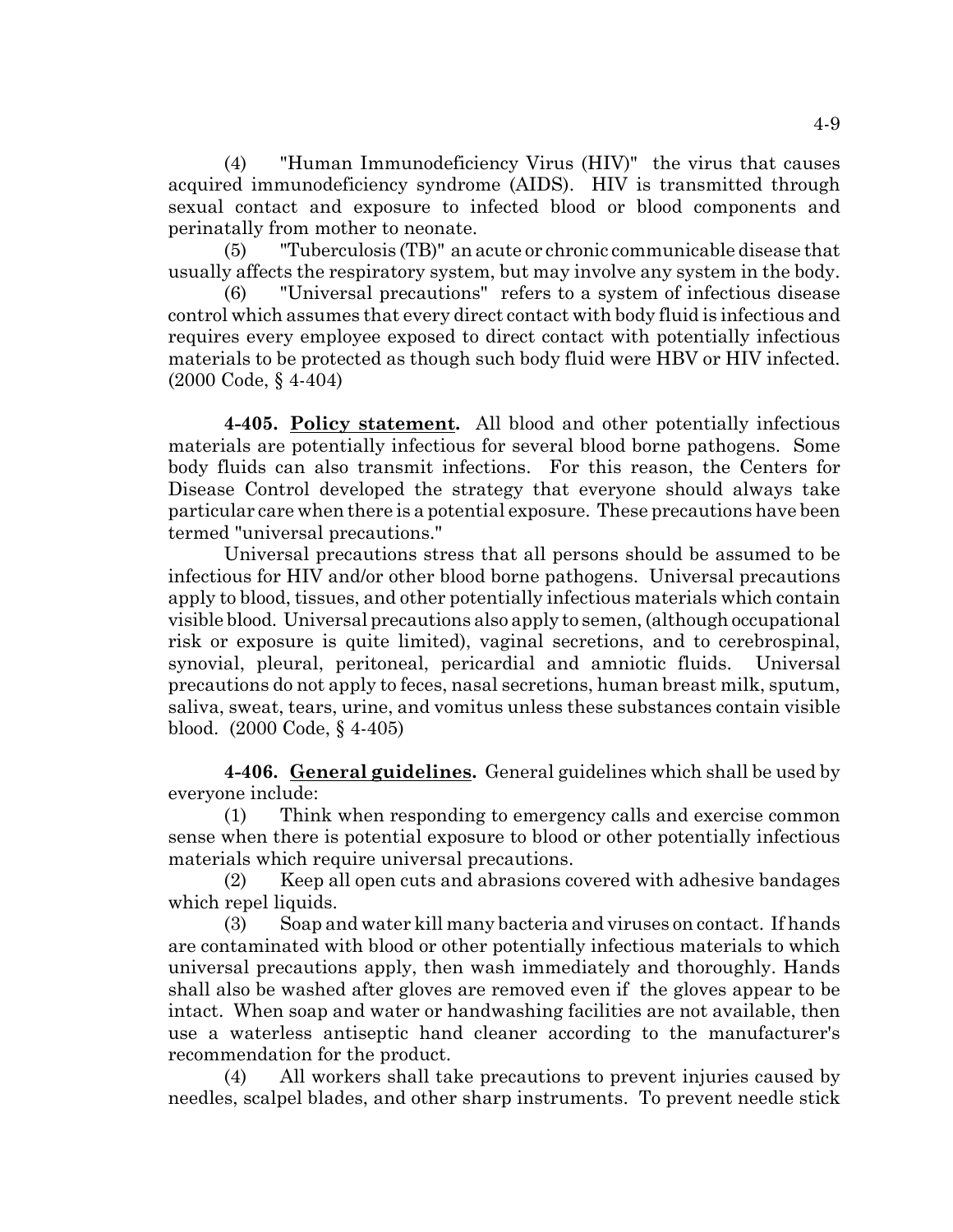injuries, needles shall not be recapped, purposely bent or broken by hand, removed from disposable syringes, or otherwise manipulated by hand. After they are used, disposable syringes and needles, scalpel blades and other sharp items shall be placed in puncture resistant containers for disposal. The puncture resistant container shall be located as close as practical to the use area.

(5) The city will provide gloves of appropriate material, quality and size for each affected employee. The gloves are to be worn when there is contact (or when there is a potential contact) with blood or other potentially infectious materials to which universal precautions apply:

(a) While handling an individual where exposure is possible;

(b) While cleaning or handling contaminated items or equipment;

(c) While cleaning up an area that has been contaminated with one (1) of the above;

Gloves shall not be used if they are peeling, cracked, or discolored, or if they have punctures, tears, or other evidence of deterioration. Employee shall not wash or disinfect surgical or examination gloves for reuse.

(6) Resuscitation equipment shall be used when necessary. (No transmission of HBV or HIV infection during mouth to mouth resuscitation has been documented.) However, because of the risk of salivary transmission of other infectious diseases and the theoretical risk of HIV or HBV transmission during artificial resuscitation, bags shall be used. Pocket mouth to mouth resuscitation masks designed to isolate emergency response personnel from contact with a victim's blood and blood contaminated saliva, respiratory secretion, and vomitus, are available to all personnel who provide or potentially provide emergency treatment.

(7) Masks or protective eyewear or face shields shall be worn during procedures that are likely to generate droplets of blood or other potentially infectious materials to prevent exposure to mucous membranes of the mouth, nose, and eyes. They are not required for routine care.

(8) Gowns, aprons, or lab coats shall be worn during procedures that are likely to generate splashes of blood or potentially infectious materials.

(9) Areas and equipment contaminated with blood shall be cleaned as soon as possible. A household (chlorine) bleach solution (one (1) part chlorine to ten (10) parts water) shall be applied to the contaminated surface as a disinfectant leaving it on for a least thirty (30) seconds. A solution must be changed and remixed every twenty-four (24) hours to be effective.

(10) Contaminated clothing (or other articles) shall be handled carefully and washed as soon as possible. Laundry and dish washing cycles at one hundred twenty (120) are adequate for decontamination.

(11) Place all disposable equipment (gloves, masks, gowns, etc.) in a clearly marked plastic bag. Place the bag in a second clearly marked bag (double bag). Seal and dispose of by placing in a designated "hazardous"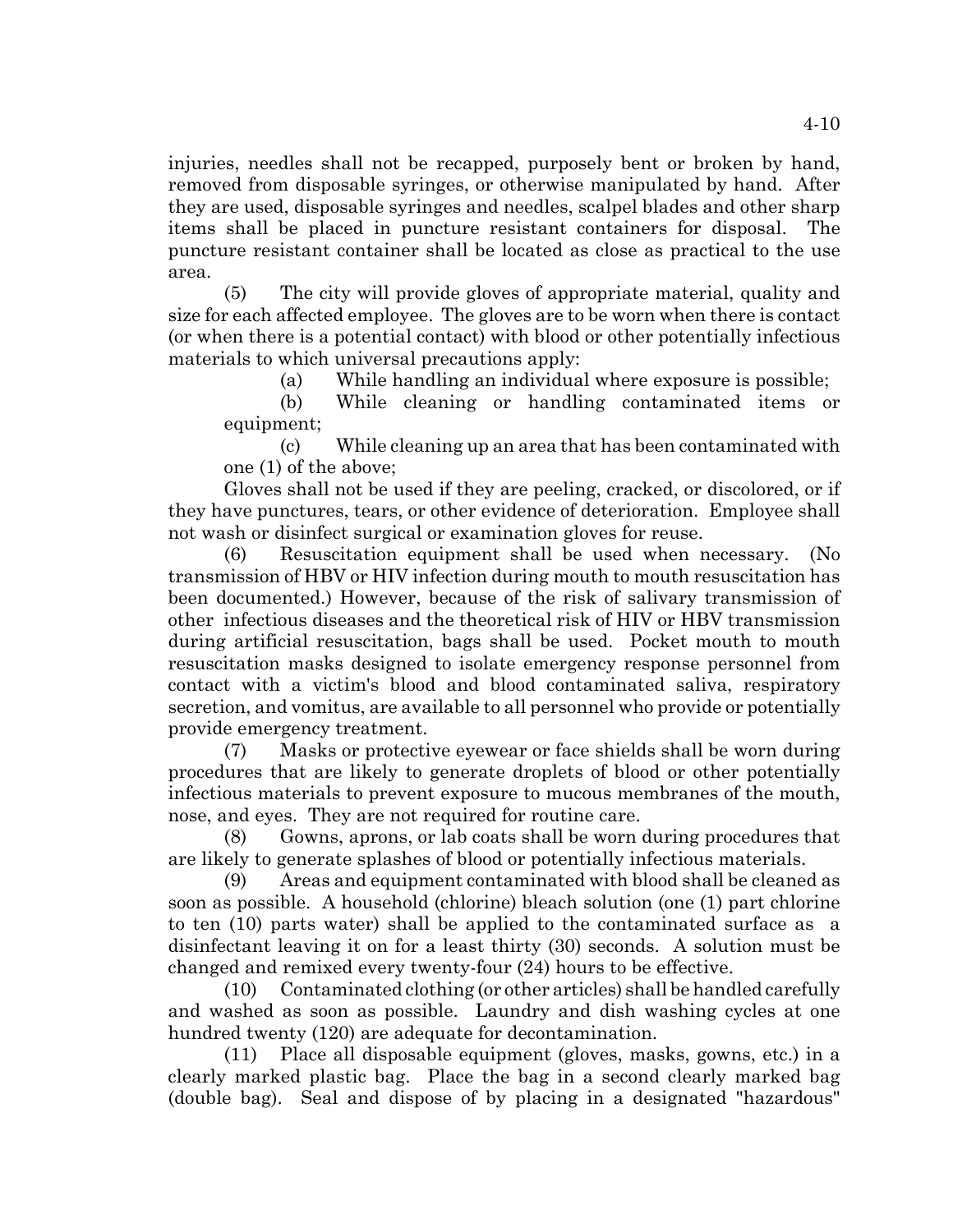dumpster. NOTE: Sharp objects must be placed in an impervious container and properly dispose of the objects.

(12) Tags shall be used as a means of preventing accidental injury or illness to employees who are exposed to hazardous or potentially hazardous conditions, equipment or operations which are out of the ordinary, unexpected or not readily apparent. Tags shall be used until such time as the identified hazard is eliminated or the hazardous operation is completed.

All required tags shall meet the following criteria:

(a) Tags shall contain a signal word and a major message. The signal word shall be "BIOHAZARD," or the biological hazard symbol. The major message shall indicate the specific hazardous condition or the instruction to be communicated to employees.

(b) The signal word shall be readable at a minimum distance of five feet (5') or such greater distance as warranted by the hazard.

(c) All employees shall be informed of the meaning of the various tags used throughout the workplace and what special precautions are necessary.

(13) Linen soiled with blood or other potentially infectious materials shall be handled as little as possible and with minimum agitation to prevent contamination of the person handling the linen.

All soiled linen shall be bagged at the location where it was used. It shall not be sorted or rinsed in the area. Soiled linen shall be placed and transported in bags that prevent leakage.

The employee responsible for transporting soiled linen should always were protective gloves to prevent possible contamination. After removing the gloves, hands or other skin surfaces shall be washed thoroughly and immediately after contact with potentially infectious materials.

(14) Whenever possible, disposable equipment shall be used to minimize and contain clean up. (2000 Code, § 4-406)

**4-407. Hepatitis B vaccinations.** The City of Goodlettsville shall offer the appropriate hepatitis B vaccination to employee at risk of exposure free of charge and in amounts at times prescribed by standard medical practices. The vaccination shall be voluntarily administered. High risk employees who wish to take the HBV vaccination should notify their department head who shall make the appropriate arrangements through the infectious disease control coordinator. (2000 Code, § 4-407)

**4-408. Reporting potential exposure.** City employees shall observe the following procedures for reporting a job exposure incident that may put them at risk for HIV or HBV infections (i.e., needle sticks, blood contact on broken skin, body fluid contact with eyes or mouth, etc.):

(1) Notify the infectious disease control coordinator of the contact incident and details thereof.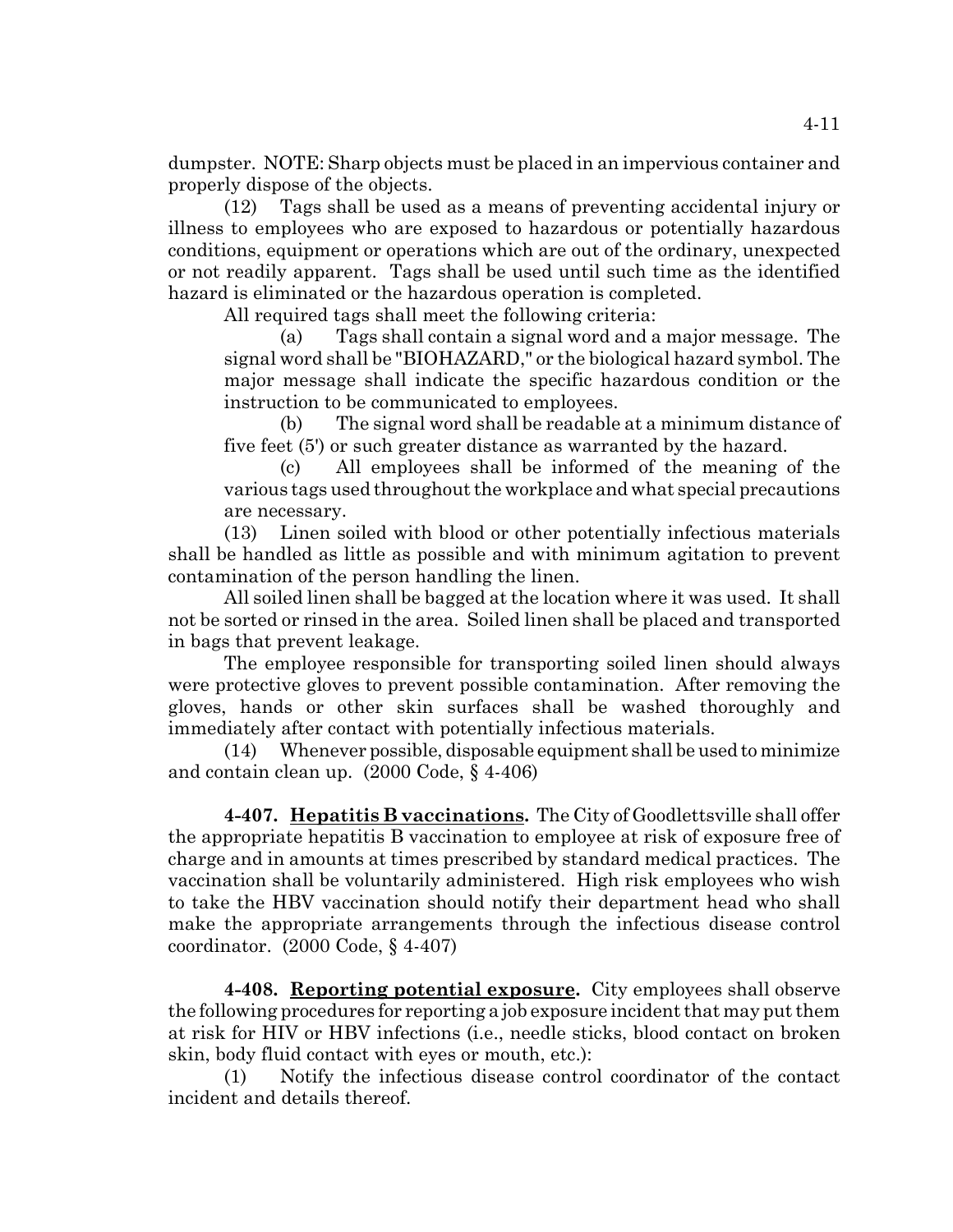(2) Complete the appropriate accident reports and any other specific form required.

(3) Arrangements will be made for the person to be seen by a physician as with any job related injury.

Once an exposure has occurred, a blood sample should be drawn after consent is obtained from the individual from whom exposure occurred and tested for hepatitis B surface antigen (HBsAg) and/or antibody to human immunodeficiency virus (HIV antibody). Testing of the source individual should be done at a location where appropriate pretest counseling is available. Post test counseling and referral for treatment should also be provided. (2000 Code, § 4-408)

**4-409. Hepatitis B virus post exposure management.** For an exposure to a source individual found to be positive for HBsAg, the worker who has not previously been given the hepatitis B vaccine should receive the vaccine series. A single dose of hepatitis B immune globulin (HBIG) is also recommended, if it can be given within seven (7) days of exposure.

For exposure from an HBsAg positive source to workers who have previously received the vaccine, the exposed worker should be tested for antibodies to hepatitis B surface antigen (anti HBs), and given one (1) dose of vaccine and one (1) dose of HBIG if the antibody level in the worker's blood sample is inadequate (i.e., 10 SRU by RIA, negative by EIA).

If the source individual is negative for HBsAg and the worker has not been vaccinated, this opportunity should be taken to provide the hepatitis B vaccine series. HBIG administration should be considered on an individual basis when the source individual is known or suspected to be at high risk of HBV infection. Management and treatment, if any, of previously vaccinated workers who receive an exposure from a source who refuses testing or is not identifiable should be individualized. (2000 Code, § 4-409)

**4-410. Human immunodeficiency virus post exposure management.** For any exposure to a source individual who has AIDS, who is found to be positive for HIV infection, or who refuses testing, the worker should be counseled regarding the risk of infection and evaluated clinically and serologically for evidence of HIV infection as soon as possible after the exposure. The worker should be advised to report and seek medical evaluation for any acute febrile illness that occurs within twelve (12) weeks after the exposure. Such an illness, particularly one characterized by fever, rash, or lymphadenopathy, may be indicative of recent HIV infection.

Following the initial test at the time of exposure, seronegative workers should be retested at six (6) weeks, twelve (12) weeks, and six (6) months after exposure to determine whether transmission has occurred. During this follow-up, period (especially the first six to twelve  $(6-12)$  weeks after exposure) exposed workers should follow the U.S. Public Health service recommendation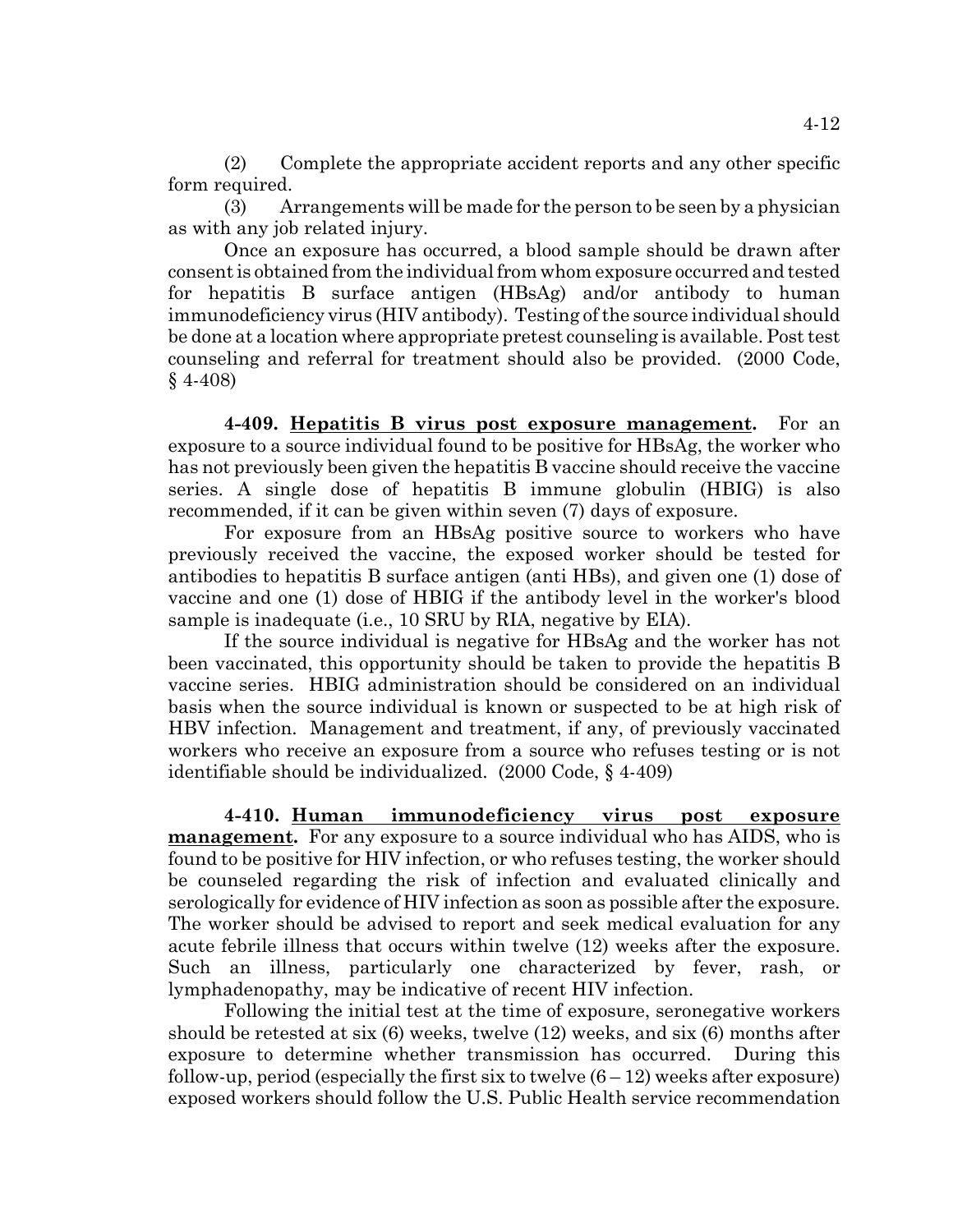for preventing transmission of HIV. These include refraining from blood donations and using appropriate protection during sexual intercourse. During all phases of follow up, it is vital that worker confidentiality be protected.

If the source individual was tested and found to be seronegative, baseline testing of the exposed worker with follow up testing twelve (12) weeks later may be performed if desired by the worker or recommended by the health care provider. If the source individual cannot be identified, decisions regarding appropriate follow up should be individualized. Serologic testing should be made available by the city to all workers who may be concerned they have been infected with HIV through an occupational exposure. (2000 Code, § 4-410)

**4-411. Disability benefits.** Entitlement to disability benefits and other benefits available for employees who suffer from on the job injuries will be determined by the Tennessee Workers' Compensations Bureau in accordance with the provisions of <u>Tennessee Code Annotated</u>, § 50-6-303. (2000 Code, § 4-411)

**4-412. Training regular employees.** On an annual basis, all employees shall receive training and education on precautionary measures, epidemiology, modes of transmission and prevention of HIV/HBV infection and procedures to be used if they are exposed to needle sticks or potentially infectious materials. They shall also be counseled regarding possible risks to the fetus from HIV/HBV and other associated infectious agents. (2000 Code, § 4-412)

**4-413. Training high risk employees.** In addition to the above, high risk employees shall also receive training regarding the location and proper use of personal, protective equipment. They shall be trained concerning proper work practices and understand the concept of "universal precautions" as it applies to their work situation. They shall also be trained about the meaning of color coding and other methods used to designate contaminated material. Where tags are used, training shall cover precautions to be used in handling contaminated material as per this policy. (2000 Code, § 4-413)

**4-414. Training new employees.** During the new employee's orientation to his/her job, all new employee will be trained on the effects of infectious disease prior to putting them to work. (2000 Code, § 4-414)

**4-415. Records and reports.** (1) Reports. Occupational injury and illness records shall be maintained by the infectious disease control coordinator. Statistics shall be maintain on the OSHA 200 report. Only those work related injuries that involve loss of consciousness, transfer to another job, restriction of work or motion, or medical treatment are required to be put on the OSHA 200.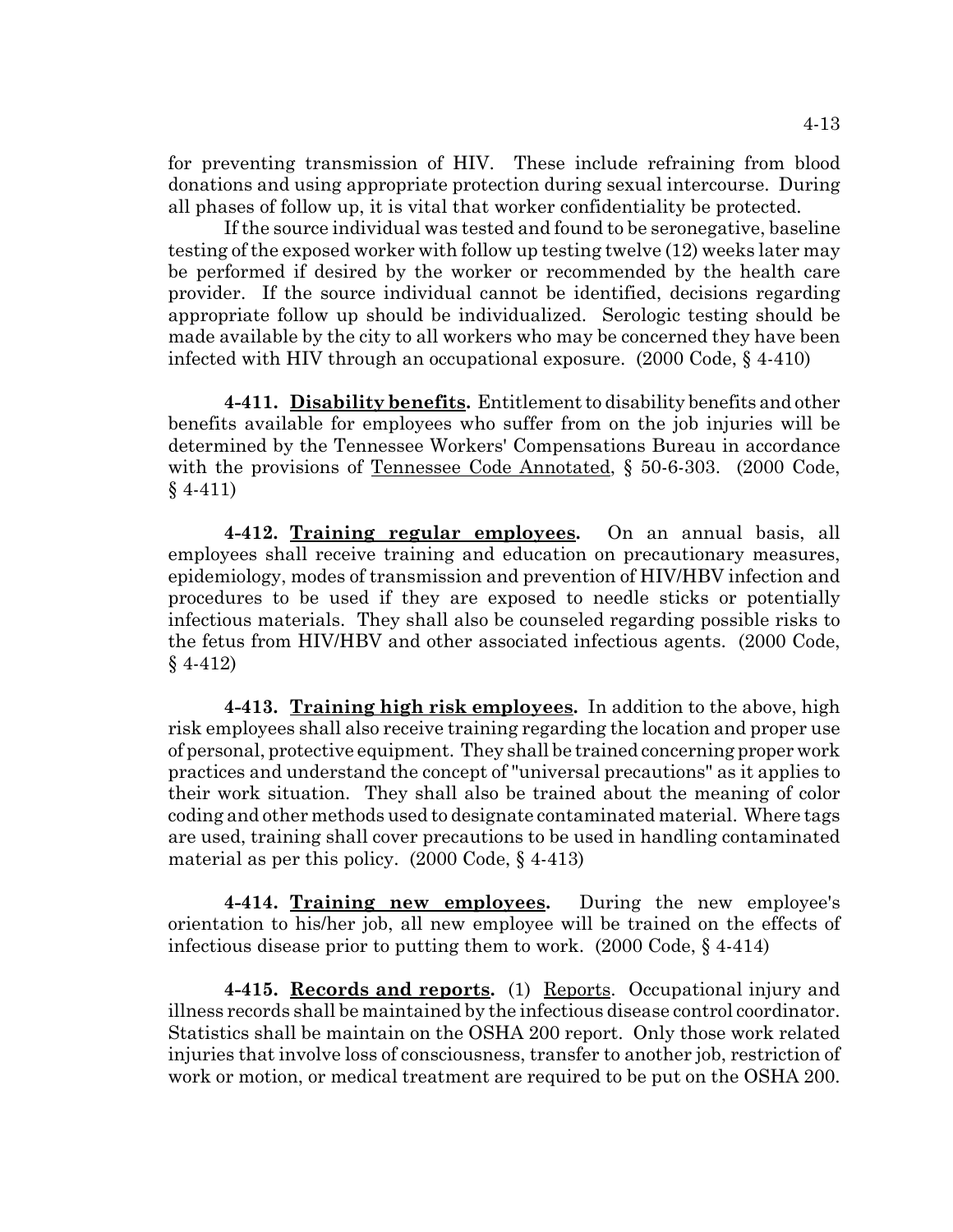(2) Needle sticks. Needle sticks, like any other puncture wound, are considered injuries for recordkeeping purposes due to the instantaneous nature of the event. Therefore, any needle stick requiring medical treatment (i.e. gamma globulin, hepatitis B immune globulin, hepatitis B vaccine, etc...) shall be recorded.

(3) Prescription medication. Likewise, the use of prescription medication (beyond a single dose for minor injury or discomfort) is considered medical treatment. Since these types of treatment are considered necessary, and must be administered by physician or licensed medical personnel, such injuries cannot be considered minor and must be reported.

(4) Employee interviews. Should the city be inspected by the U.S. Department of Labor Office of Health Compliance, the compliance safety and health officer may wish to interview employees. Employees are expected to cooperate fully with the compliance officers. (2000 Code, § 4-415)

**4-416. Legal rights of victims of communicable diseases.** Victims of communicable diseases have the legal right to expect, and municipal employees, including police and emergency service officers are duty bound to provide, the same level of service and enforcement as any other individual would receive.

(1) Officers assume that a certain degree of risk exists in law enforcement and emergency service work and accept those risks with their individual appointments. This holds true with any potential risks of contacting a communicable disease as surely as it does with the risks of confronting an armed criminal.

(2) Any officer who refuses to take proper action in regard to victims of a communicable disease, when appropriate protective equipment is available, shall the subject to disciplinary measures along with civil and/or criminal prosecution.

(3) Whenever an officer mentions in a report that an individual has or may have a communicable disease, he shall write "contains confidential medical information" across the top margin of the first page of the report.

(4) The officer's supervisor shall ensure that the above statement is on all reports requiring that statement at the time the report is reviewed and initiated by the supervisor.

(5) The supervisor disseminating newspaper releases shall make certain the confidential information is not given out to the news media.

(6) All requests (including subpoenas) for copies of reports marked "contains confidential medical information" shall be referred to the city attorney when the incident involves an indictable or juvenile offense.

(7) Prior approval shall be obtained from the city attorney before advising a victim of sexual assault that the suspect has, or is suspected of having a communicable disease.